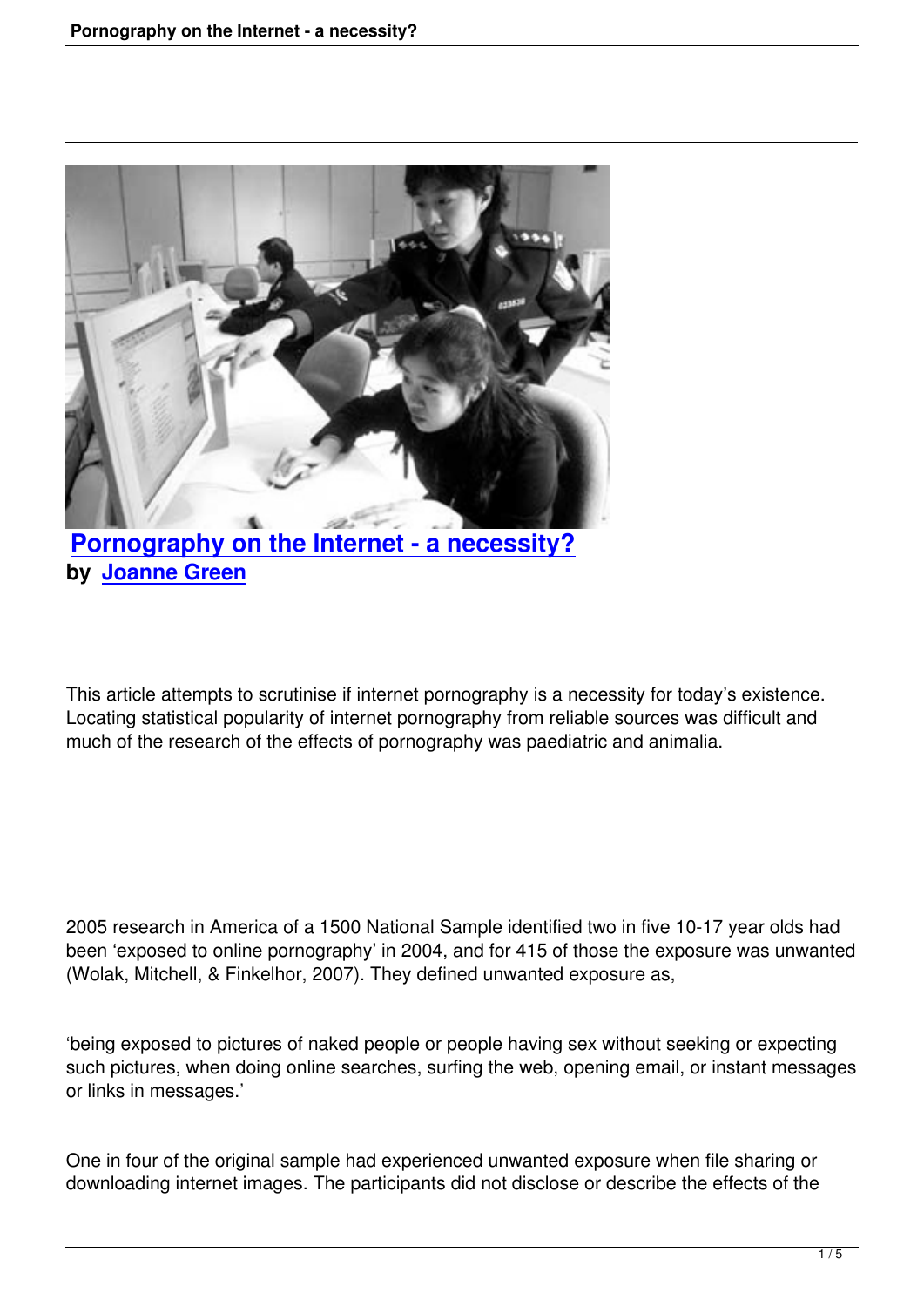unsolicited exposures upon their wellbeing. However males (in the UK) are more likely to use the internet than women (Office for National Statistics, 2013), consequently download more than women from the internet. In Wolak et al's research males had the highest unwanted exposure prevalence rate and concluded further research is required of potential impact of exposure is needed noting,

'youth with certain vulnerabilities, depression, interpersonal victimisation, and delinquent tendencies, have more exposure.'

Research by Twohig & Crosby, 2010, found not all men accepted internet pornography and that some viewers of pornography found it disrupting and problematic whereby problems impacted upon their work, personal and social relationships. This type of problematic behaviour is also termed Sexual Addiction and its treatment consists of behaviour change and utilising coping strategies. These researchers offered these treatments by way of one and a half hours per week of Acceptance & Commitment Therapy (Twohig & Crosby, 2012) to their research subjects noting an 85% reduction in pornography viewing. Relapse rate at three months was 2%. World Health Organisation define addiction as being unable to control ones behaviour without the substance which controls that behaviour. There has been a call to the Diagnostic and Statistical Manual to categorise sexual addiction as a mental illness, however, twenty years ago there was a call for internet addiction to be classified as a mental illness too. Given there are so many blogs and interactive internet sites and regular internet use is at all ages below sixteen to over seventy-fives this may categorise everyone as internet addicts and in effect defeat its dissimilarity objective.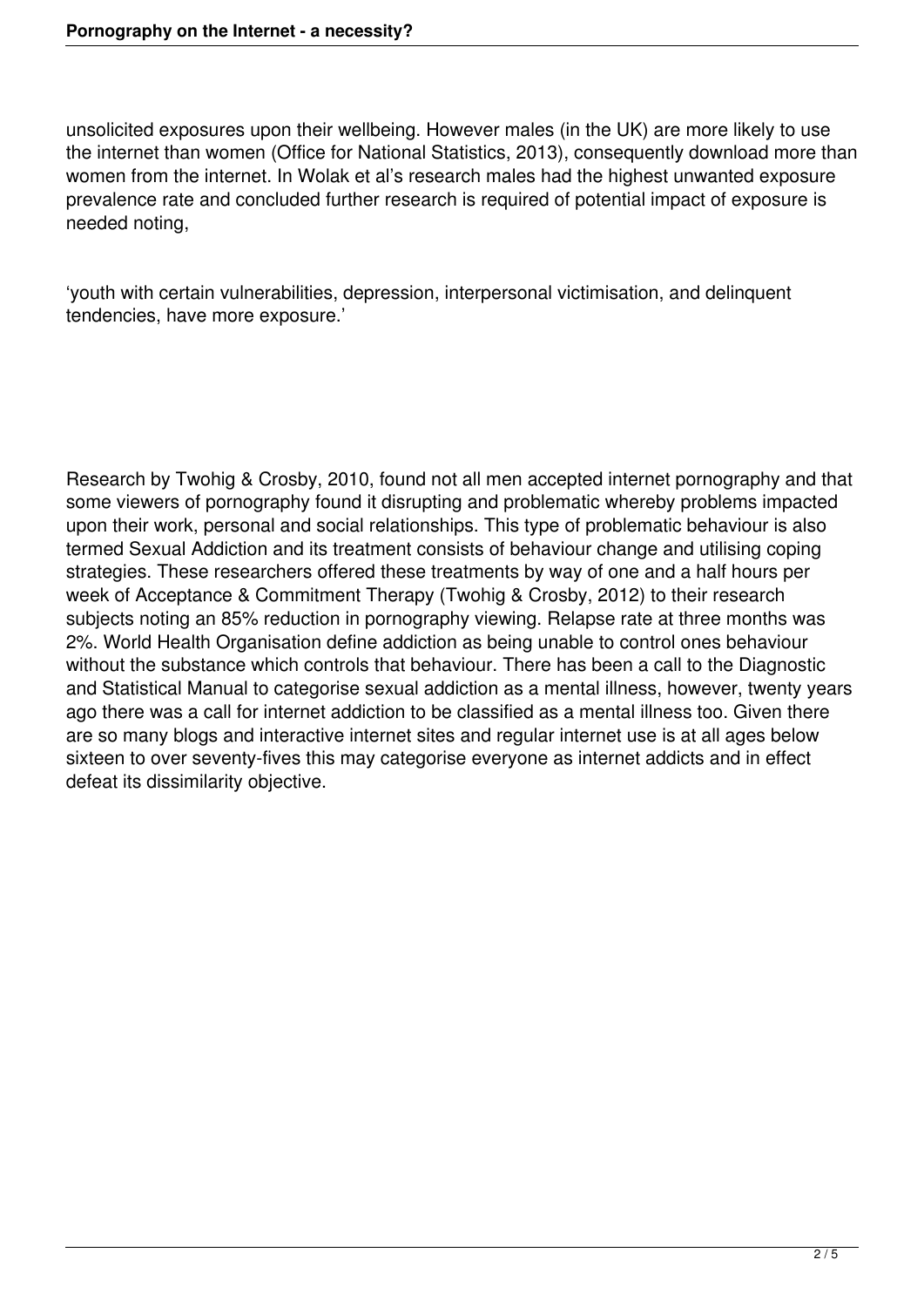

**Bibliography** 

Southfield School for Girls V Briggs & Forrester (Electrical) Ltd & Ors , EWHC 3403 (High November 22, 2007).

R -v- Jeremy Forrest, T201020851 (Lewes Crown Court June 21, 2013).

Department for Education. (2013, June 3).

Capital funding allocations announced on 1 March 2013. Retrieved June 25, 2013, from Department for Education: http://www.education.gov.uk/schools/adminandfinance/schoolscapital/funding/a00222251/capita l-fund-allocations-mar-13

Department for Education. (2013). Get into Teaching: Basic Requirements. Retrieved June 23, 2013, from Department for Education: http://www.education.gov.uk/get-into-teaching/faqs/applying/basic-requirements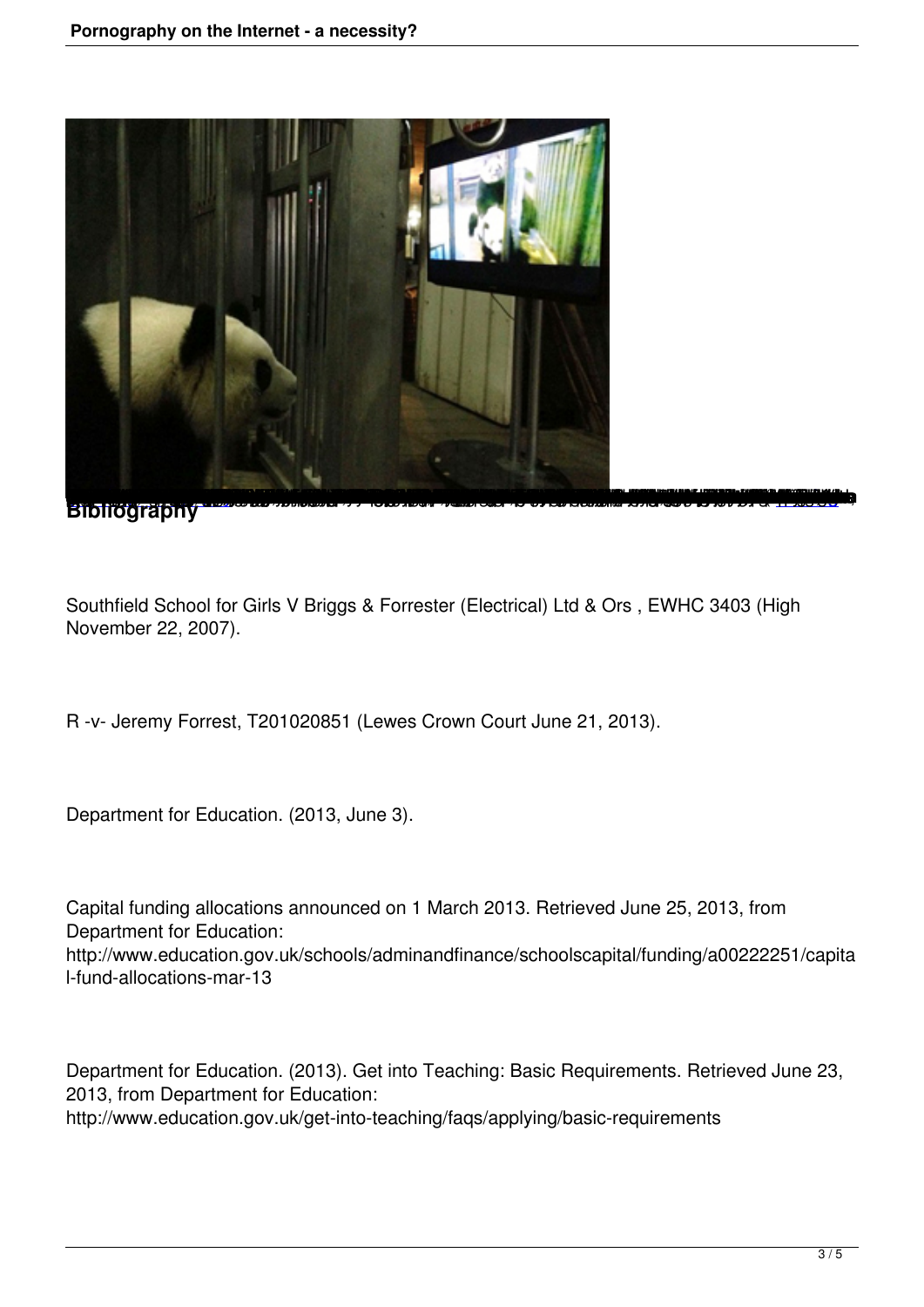Eurostat. (2013, February). Educational statistics at regional level. Retrieved June 2013, 2013, from Eurostat:

http://epp.eurostat.ec.europa.eu/statistics\_explained/index.php/Education\_statistics\_at\_regional \_level

Lawson. (2013, June 21). Sentencing remarks of His Honour Judge Lawson, QC. Lewes Crwon Court, England. [Online]. Available at: http://www.judiciary.gov.uk/Resources/JCO/Documents/Judgments/sentencing-remarks-hhj-law son-qc-r-v-forrest.pdf

McGee, T. R., Wickes, R. L., Bor, W., & Najman, J. (2009, December). Antisocial behaviour accross neighbourhoods: Individuals and families in context. Retrieved June 26, 2013, from Criminal Research Council: http://www.criminologyresearchcouncil.gov.au/reports/0708-19.pdf

National Archives. (2011). Education Act 2011: Chapter 21 Part 3 section 13 . Retrieved June 23, 2013, from Legislation: http://www.legislation.gov.uk/ukpga/2011/21/section/13

Office for National Statistics. (2012, December 11). 2011 Census: Ket statistics for England and Wales, March 2011. Retrieved June 23, 2013, from Office for National Statistics: http://www.ons.gov.uk/ons/rel/census/2011-census/key-statistics-for-local-authorities-in-england -and-wales/stb-2011-census-key-statistics-for-england-and-wales.html

Office for National Statistics. (2013, May 15). Internet Access Quarterley Update. Retrieved June 26, 2013, from Office for National Statistics: http://www.ons.gov.uk/ons/dcp171778\_310435.pdf

Ofsted. (2013). Whistleblower Hotline. Retrieved June 23, 2013, from Ofsted: http://www.ofsted.gov.uk/contact-us/whistleblower-hotline

Rafee, M. (2013, March 12). School rebuilds: Inside London classroom in disrepair. (R. Chakrabarti, Interviewer)